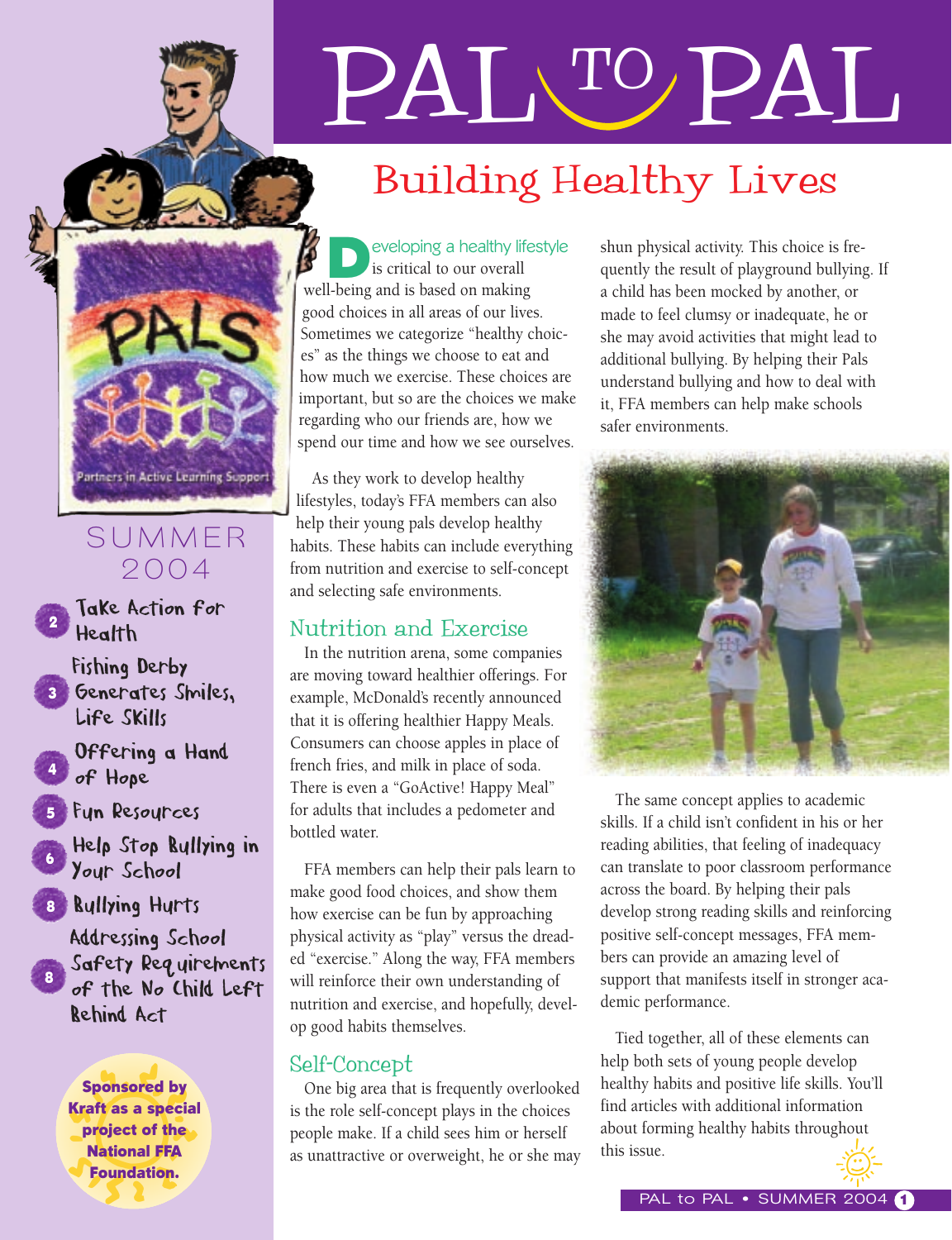

## Take Action for Health

loday's news is full of reports

about obesity and its effects on health. Of particular importance is the tripling of overweight and obesity in American children in the last 20 years. Most overweight children have at least one medical complication, such as Type II diabetes, gallbladder disease, asthma or sleep apnea.

Research indicates that overweight adolescents have a 70 to 80 percent chance of becoming obese adults. That means today's heavy kids, who already have to contend with the negative psychosocial effects of being overweight (depression, anxiety disorders and isolation from their peers) most likely will suffer the health consequences of adult obesity, including diabetes, coronary heart disease and hypertension.

#### Action for Healthy Kids

The National FFA Organization recently began working with Action for Healthy Kids, an integrated, nationalstate effort addressing childhood obesity that focuses on changes in the school environment. Through AFHK, state teams are developing and implementing plans to address this growing challenge.

"We are excited about working with FFA chapters and members," says Mary Haley, AFHK program director. "I encourage chapter leaders to visit our website at

[www.actionforhealthykids.org] and join the AFHK teams in their states."

AFHK's founding chair was former U.S. Surgeon General David Satcher,

MD, PhD. Satcher says, "Studies have shown that physical activity and good nutrition improve students' academic performance, concentration, mood and discipline. Schools need our support to help them deliver the kind of education—academic, nutrition and fitness—children will need to succeed in their adult lives. We are looking forward to working with FFA chapter and members on this vital issue of children's health."

#### Resources Available

FFA members can develop healthy habits and help their elementary pals by teaching lessons on good nutrition and exercise through the PALS program. The topic offers a broad range of activity ideas – everything from good nutrition to physical activities. You will find great ideas in the PALS Activity Handbook III (available free through the National FFA Organization at [www.ffa.org/chapters/pals/pals\_cdorde r.cfm]) and also on the Action for Healthy Kids website [www.actionforhealthykids.org].

School-based efforts such as PALS represent the best opportunity to promote American children's current and future well-being—both physical and economic—because long experience indicates that healthy behavior and academic achievement are mutually reinforcing. Students who take care of their health tend to perform better academically than students who do not, and students whose academic achievement is above average tend to take better care of their health.

#### Making a Commitment

*Commitment to Change* is AFHK's guiding document. It is adapted from the *Surgeon General's Call to Action to Prevent and Decrease Overweight and Obesity.* The *Commitment to Change* includes:

- Provide age-appropriate and culturally sensitive instruction in health education and physical education that help students develop the knowledge, attitudes, skills and behaviors to adopt, maintain and enjoy healthy eating habits and a physically active lifestyle.
- Provide students in pre-kindergarten through grade 12 with behavior-focused nutrition education integrated into the curriculum that is interactive and teaches the skills they need to adopt healthy eating habits.
- Provide all children, from prekindergarten through grade 12, with quality daily physical education that helps develop the knowledge, attitudes, skills, behaviors and confidence needed to be physically active for life.
- Provide adequate co-curricular physical activity programs, including fully inclusive intra-mural programs and physical activity clubs.
- Encourage the use of school facilities for physical activity programs offered by the school and/or community-based organizations outside of school hours.

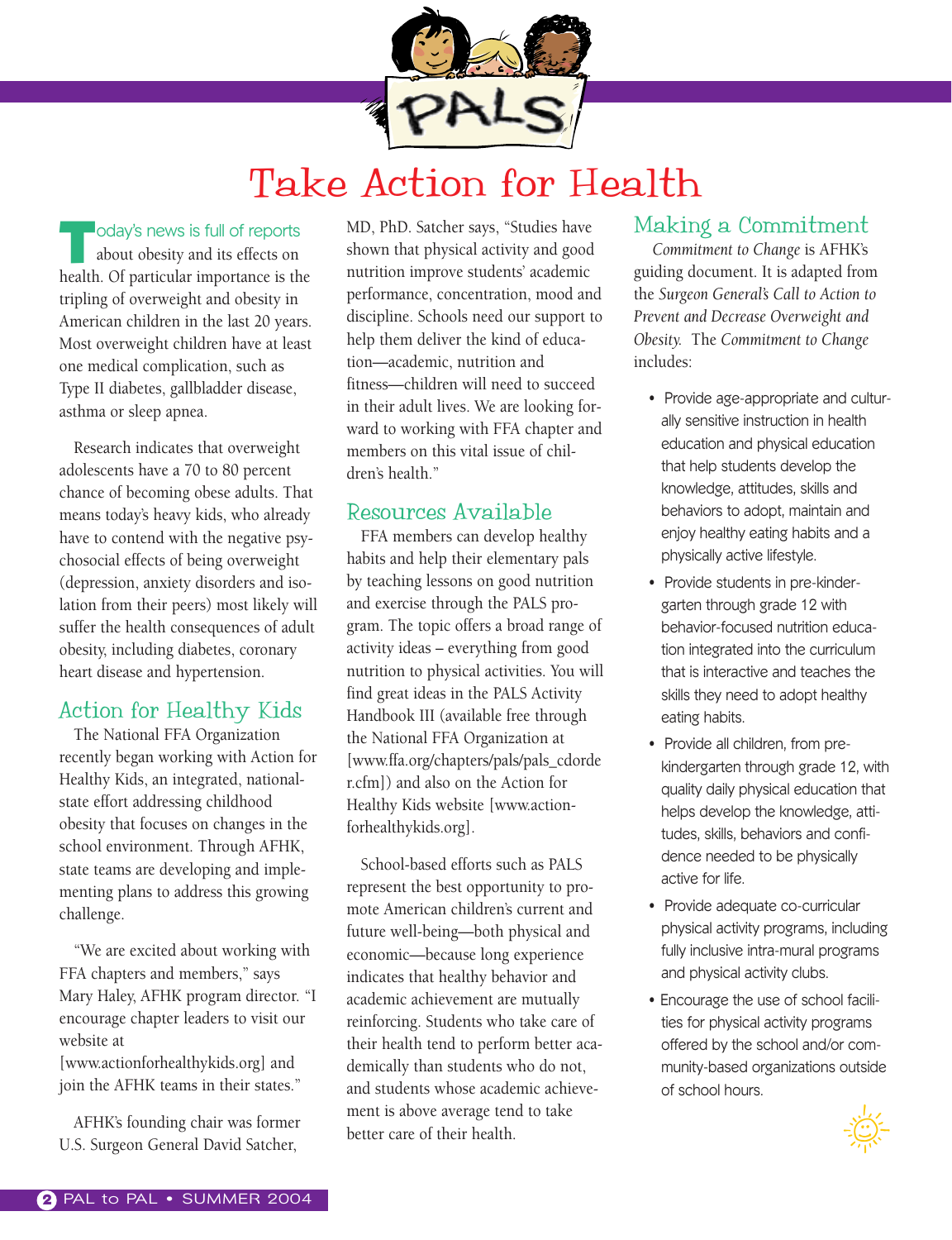

## Fishing Derby Generates Smiles, Life Skills

other Nature provided the<br>Cabot FFA Chapter with a perfect spring day for its first-ever "PALS Fishing Adventure." On Friday, April 16, 44 FFA members and their 88 second- through fourth-grade pals exchanged their pencils and paper for poles and nets at the new City of Cabot Community Fishing Pond.

"We saw this activity as a way of getting the youngsters excited about learning," says Kevin Woodrow, one of the agriculture teachers at Cabot High School. "We started preparing the elementary students several weeks before the event. We had several beginners' resources from the Arkansas Game and Fish Commission (AGFC) that we used as a reading exercise. During the derby, they learned more about habitat, how to fish and a variety of different wildlife."

#### Community Connections

The FFA members worked with several different organizations to stage the successful event. First, they contacted the AGFC. Representatives of the commission's Aquatic Resources Education program stocked the pond with 500 pounds of channel catfish. Jimmy Barnett of the AGFC also brought a mobile aquarium display, which contains a tank holding 1,000 gallons of water and lots of different animal species. Barnett was kept busy during the event helping youngsters identify everything from minnows and turtles to the fish that were caught.

Next on the to-do list was contacting companies that make fishing equipment. The Shakespeare Company, headquartered in Columbia, South Carolina, donated 50 fishing rods and other equipment for the participants, plus "goodie bags" and event prizes.

#### Life Skills and Leadership

"Even though we are in a fairly rural area, most of the kids had never fished before," Woodrow says. "That goes for my students as well as the elementary students. We had a practice fishing day for the FFA members about a week before the event so they could learn how to use the equipment properly and provide good guidance for their pals."

The mayor of Cabot also got in on the action. "This was an awesome thing for our town," says Mickey "Stubby" Stumbaugh. "I was an FFA member in high school, but we didn't have the PALS program then. This is a terrific way for today's high school students to get involved with youngsters

and provide leadership by example."

Stumbaugh continues, "The FFA members and their advisors, Mr. Woodrow and Mr. White, deserve a lot of credit for the work they are doing with these students."

Monica Coker, the Cabot FFA Chapter president, appreciated the mayor's attendance. "It was great to have Mayor Stumbaugh there," Coker says. "His involvement as a community leader provided a big boost for the event."

Beyond the technical skills and knowledge gained that day, the participants had a great day enjoying the outdoors. "We had many comments from youngsters who said they would be bringing their dads, uncles and grandpas back on the weekend," Woodrow comments. "Hopefully, this event helped the students understand that getting outside and getting some exercise can be fun. It may have been the first time many of them went fishing, but I'll bet it won't be the last."



Coker agrees. "The kids really got into it. They were out running around the pond and having a great time. They didn't even realize they were exercising because they saw it as just having fun. Being a part of PALS is humbling and inspiring. You never know the difference you're making in your young pals' lives."  $\frac{1}{2}$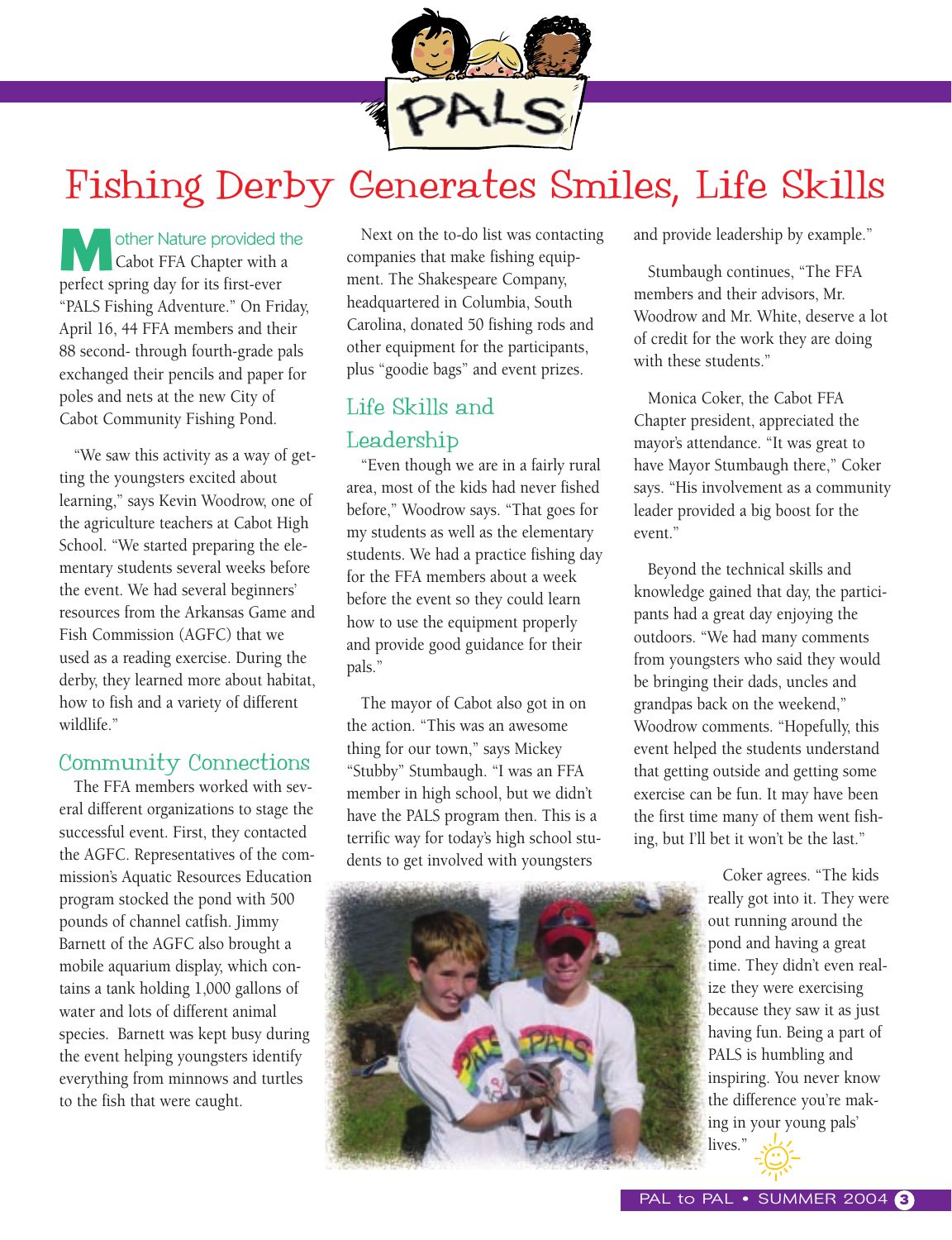

## Offering a Hand of Hope

**Chris Devlin of Idalia, Colo., may** seem like a typical high school senior at first glance. But, take another look and you'll find a young man whose depth of character challenges the depth of the subterranean wells that provide water in this parched, high plains community.

Devlin, a senior who is finishing up his term as chapter FFA president, carries a wide load of activities ranging from National Honor Society and Future Business Leaders of America to basketball and track. Beyond those activities, Devlin accepted a special assignment last fall that has enriched his life and provided assistance to a child in need.

Last fall, Devlin's agriculture teacher, Donna Karspeck, was approached by the school's counselor, who asked if she knew of a student who would be willing to work with a fifth-grade student in need of extra attention. It turned out a youngster had come to this small community to live with his grandmother and great-grandmother because his parents were unable to care for him. This youngster was having trouble in school and needed help developing social skills. He was a very lonely, angry child.

#### Accepting the Challenge

Karspeck asked Devlin if he would be interested. "At first, I was hesitant because I didn't know if I had time in my schedule, but I decided to go for it and the experience has been incredible," Devlin says.

Most days when the two of them get together, they spend time tossing a ball or just talking about the challenges the fifth-grader is facing. However, some days they plan special activities together.

"He didn't know how to ride a bicycle," Devlin says, "So, I taught him. Another teacher had a bicycle that her kids had outgrown, so she gave it to us. At first, he couldn't ride at all, but now he's zipping along. It has been amazing to watch the progress and be a part of that experience."



*Chris Devlin*

#### Enjoying the Benefits

Devlin says being a part of the PALS program is hard to describe. "It is so much fun just to sit down and talk about anything and everything," he says. "It makes me really happy to see how excited the children are and to see things through their eyes. Through the PALS activities, we've had a chance to form relationships with elementary

students. It is a great experience when you pass each other in the hallway and they give you a high-five or a hug."

Devlin says the experience has helped clarify his thinking regarding a college major. "I really enjoy helping people and reaching out to those in need," he says. "I would like to become a psychologist so I can continue helping people."

Karspeck says the experience has proven beneficial to the youngster as well. "He still has a few problems, but he has responded well to Chris' leadership and he now has a positive male role model in his life. That is huge for this particular child."

#### Building a Sense of Belonging

Consider Maslow's Hierarchy of Needs. Social needs follow close on the heels of physiological and safety needs. Once a human being has his or her physiological (food, thirst, shelter) and safety (protection from physical harm) needs met, the focus is on social needs – acceptance, friendship and a sense of belonging. These are the things Devlin provided to his special pal. These are the things that can make all the difference in how a child sees him or herself, and in turn, the world.

Are there youngsters in your community that could benefit from an extended hand of hope? Use the PALS program to reach out to those in need and enjoy making a young person's world a happier place.

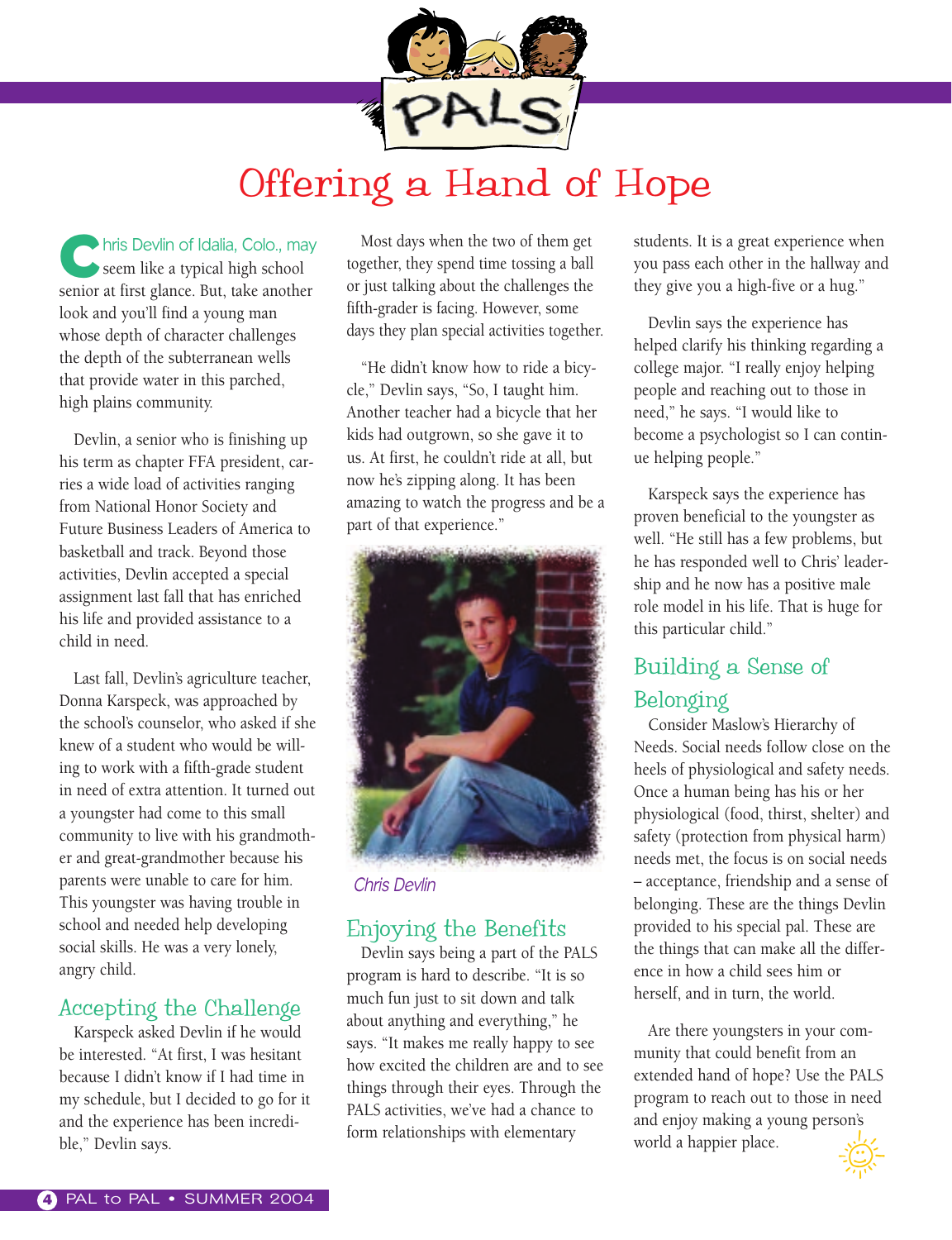

## Fun Resources from the National Agricultural Library

ost young people don't necessarily automatically equate the term "library" with "fun." However, in the case of the National Agricultural Library, fun ideas can be found online by the boatload.

"We are always looking for ideas and ways to get young people engaged in learning," says Deborah Richardson, the education and outreach coordinator at the National Agricultural Library. "Our intent is to provide classroomready materials that are fun for kids and simple to implement for teachers."

Richardson creates a new activity annually with the PALS program in mind. The lessons are tied to different subject areas—e.g. math and language arts—and are based on agricultural topics, such as entomology.



#### Online Resources

Richardson's latest effort was released in January and is entitled, "Insects: The Good, the Bad and the Unusual." It is targeted at late elementary students and is available from the National Agricultural Library website by visiting, [http://www.nal.usda.gov/ outreach/fun\_stuff.htm]. You can download a PDF version, or order hard copies by writing to: National Agricultural Library, Education and Outreach, 10301 Baltimore Avenue, Beltsville, MD 20705.



Another good place to find activities for your PALS program is on the youth and kids page at [www.nal.usda.gov/ outreach/youthkids.htm]. Among the items available on this site are pages from the Agricultural Statistics Service that will sharpen math skills. Sciencebased activities are also available, and some are available in Spanish. You can even sign up for e-mail alerts regarding new material releases.

#### One-Stop Shop for Agricultural Information

The National Agricultural Library, headquartered in Beltsville, Maryland, is the largest agricultural library in the world and is part of the Agricultural Research Service (ARS) of the U.S. Department

of Agriculture. Beyond the information it provides for children, you'll find an array of resources you can use in all the various components of the agricultural education program.

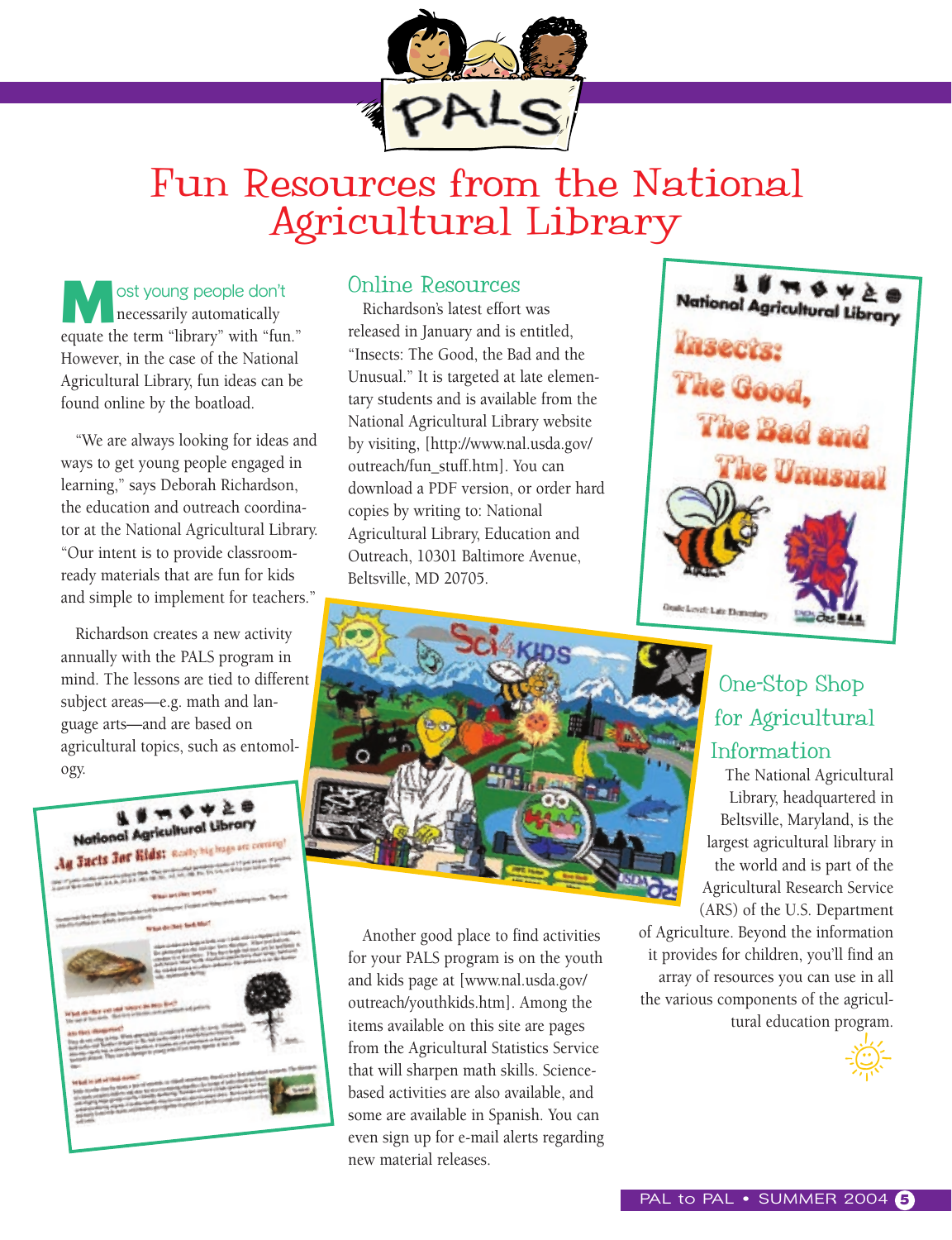

## Help Stop Bullying in Your School

lot of young people have a good idea of what bullying is because they see it every day. It happens a lot more than some people think. Studies show that between 15- 25 percent of U.S. students are bullied with some frequency, while 15-20 percent report they bully others with some frequency.

Bullying happens when someone hurts or scares another person on purpose and the person being bullied has a hard time defending himself or herself. Usually, bullying happens over and over.

The following actions are all considered bullying:

- punching, shoving and other acts that hurt people physically
- spreading bad rumors about people that hurt them emotionally
- keeping certain people out of a group
- teasing people in a mean way
- getting certain people to gang up on others

There are many ways that young people bully each other, even if they don't realize it at the time. Unfortunately, not everyone takes bullying seriously, including adults.

#### Effects of Bullying

If you've ever heard anyone else say that bullying is "just a fact of life," or "no big deal," you're not alone. Too often, people just don't take bullying seriously until the sad, and sometimes scary, stories are revealed. Here are the grim facts.

- Bullying can mess up a kid's future. Young people who bully are more likely than those who don't bully to skip school and drop out of school. They are also more likely to smoke, drink alcohol and get into fights (Nansel et al, 2003; Olweus, 1993).
- Bullying scares some people so much that they skip school. As many as 160,000 students may stay home on any given day because they're afraid of being bullied (Pollack, 1998).
- Bullying can lead to huge problems later in life. Children who bully are more likely to get into fights and vandalize property.. And 60 percent of boys who were bullies in middle school had at least one criminal conviction by the age of 24 (Olweus, 1993).

#### Why Do Kids Bully?

There are all kinds of reasons why young people bully others, either occasionally or often. These include:

- I see others doing it
- it's what you do if you want to hang out with the right crowd
- it makes me feel stronger, smarter, or better than the person I'm bullying
- •it's one of the best ways to keep others from bullying me

Whatever the reason, bullying is something we all need to think about. We need to recognize that bullying has a terrible effect on the lives of young people. Working together, FFA members can help make the lives of young people better.

#### Dealing with Bullies

Through the PALS program, FFA members can learn more about bullying, and teach their young mentees how to deal with bullies. Here are a few discussion points for the high school students:

- Inform students from the beginning that bullying (verbal or physical) is not tolerated in the school. Everyone is expected to ensure that it does not happen and has the responsibility to report bullying to an adult in a position of authority at the school.
- In class, have the students discuss bullying; what it is, what can be done, etc.
- Have the students conduct a school survey to find out what other students, teachers and staff think about bullying.
- Have the students compile the survey and allow them to call a school assembly to announce the results.
- Have the classes make up rules for behavior. Agree on a class/school set of rules.
- Have the children discuss ways to help the bullies become part of the group.
- If bullying is happening, find out the facts, talk to the bullies and victims individually. If the bullying is about a particular issue (e.g. death, divorce, disfigurement), mount an educational program about the problem, but not focused on a particular child. Call in parents, ask for their suggestions and solicit their support.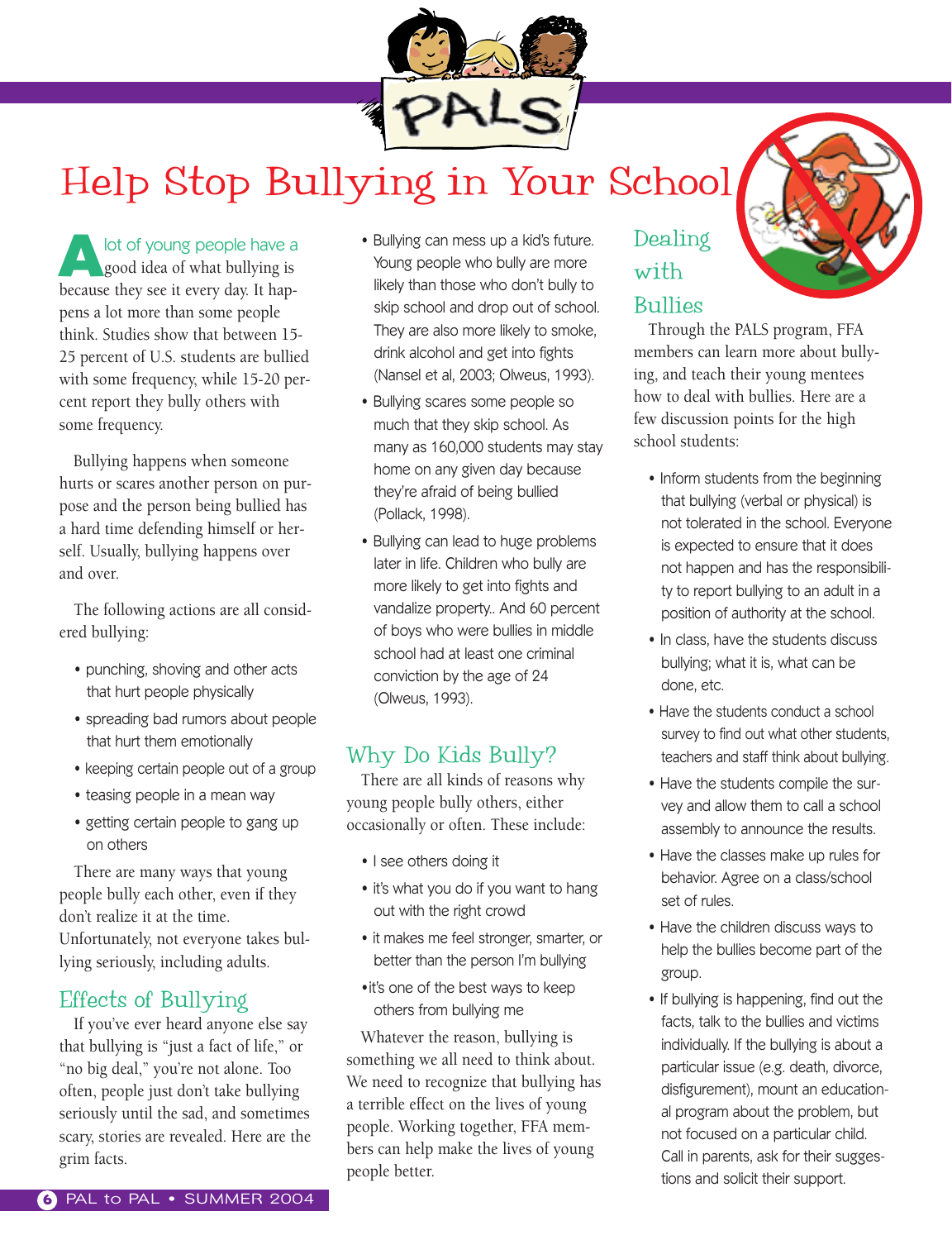

- If necessary, break up the group dynamics by assigning places, keeping bullies at school at the end of the day, etc. Most bullying groups have a leader with other children being frightened of not bullying. Turn peer pressure against bullying and break up groups.
- Teach children to be assertive using one of the many programs available. Differences should be acceptable and never a cause for bullying. Reward and encourage children for individuality.
- Use the quiz contained in the sidebar to help students self-identify bullying habits.

#### Resources

A quick Google search brings up a whopping 330,000 references to bullying along with a slew of links to resources. Here are a few links that can serve as a starting point:

- www.pta.org/bullying/
- www.education-world.com/ a\_lesson/lesson191.shtml
- www.bullyonline.org/schoolbully/
- www.stopbullyingnow.hrsa.gov/ index.asp

In addition to these resources, FFA chapters in several states are planning to implement a new program called "Bullying Hurts." Created by Starvin' Marvin Nash, a professional rodeo clown, Bullying Hurts is a community service program focusing on positive youth development and prevention of anti-social behavior in schools and communities. See the story on page 8 for additional details.



## Do You Bully Others?

Okay, time for the truth. Or at least time to consider if you have a confession to make! Take this quiz to find out if you've ever bullied someone.

Put a check in the boxes if you've done these things before.

- $\Box$  There's a boy or a girl (or maybe more than one) whom you've repeatedly shoved, or punched or physically pushed around in a mean way just because you felt like it.
- - You had someone else hurt someone you don't like.
- You've spread a nasty rumor about someone, in conversation, in a note, or through e-mail or instant messaging.
- $\Box$  You and your friends have regularly kept one or more kids from hanging out or playing with you. Examples: at your lunch table at school, during sports or other activities, or activities that are a part of a club or other kind of group activity.
- - You've teased people in a mean way, calling them names, making fun of their appearance, or the way they talk or dress or act.
- $\Box$  You've been part of a group that did any of these things - even if you only wanted to be part of the crowd.

If you checked any of these boxes, you're not alone. All over the country, in all types of neighborhoods and schools, there are all types of young people who bully others. Bullying is serious business. It causes young people a lot of pain, and it can affect their ability to do well in school and their general happiness. But it doesn't have to be that way. You can make a difference by changing your actions.